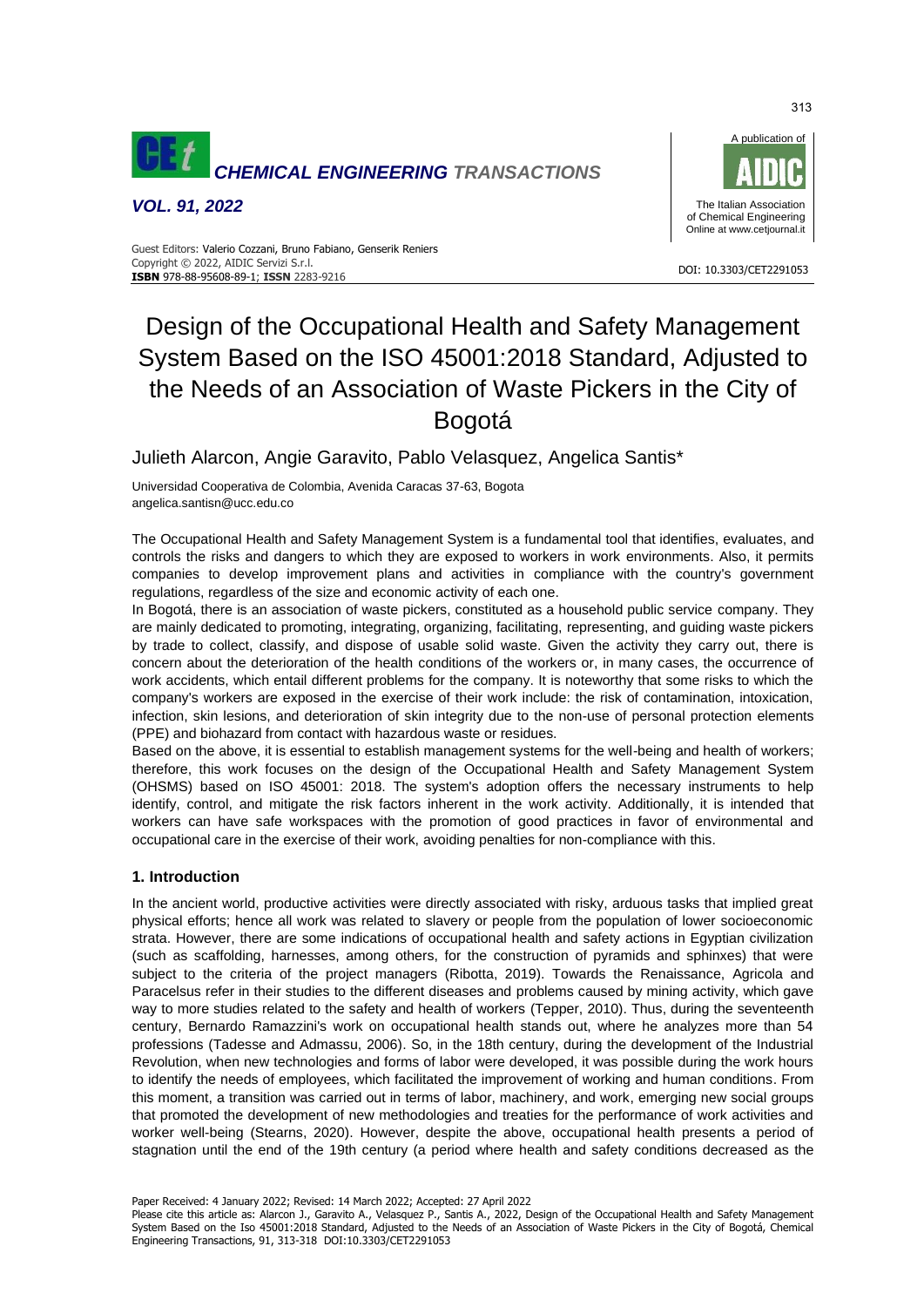number of workers in the city increased, and scenarios of abuse and exploitation occurred (Arias Gallegos, 2012). Given the previous labor dynamics, and because of many problems that still arose in labor matters, union movements were created for workers' societies to ensure the well-being of workers and ensure decent conditions of occupational safety and health (Llanos Encalada, 2016). So, in 1919, the International Labor Organization-ILO was established, which ensures social justice and international labor standards (Liukkunen, 2021). Over the years, the emergence of a series of norms and standards integrated into systems focused on managing health and safety at work to help reduce workplace accidents, illnesses, and deaths (Castiblanco et al., 2020). These norms and standards have been created due to technological advances, industrialization, globalization, more complex supply chains, among other situations (Jones, 2017). These standards and norms are often specific to each productive sector, and some are certifiable by accredited certification bodies.

This work focuses on designing the Occupational Health and Safety Management System (OHSMS) based on ISO 45001: 2018, adjusted to the needs of an association of waste pickers in Bogotá. Since the association's waste pickers (during the exercise of their work) are exposed to risks of contamination, intoxication, infection, skin lesions, and deterioration of skin integrity due to the non-use of personal protection elements (PPE) and the Biohazard from contact with hazardous waste or residues. In addition, this implies a significant concern for the company, mainly because of the deterioration of workers' health conditions or work accidents. In this respect, applying standards such as ISO 45001 could become a point of reference for organizations that at some point may aspire to operate in the international area (Lopez, 2016).

# **2. Methodology**

The work will focus on a company located in Bogotá, which is mainly dedicated to promoting, integrating, organizing, facilitating, representing, and guiding waste pickers by trade to collect, classify, and dispose of usable solid waste.

The work will be developed through a systematic, explicit, and complete process that will be carried out to identify, evaluate, and synthesize all the information obtained from the company. The pertinent information will be collected that will allow acquiring the results of the current state and constructing, together with the company's work team, action plans, and programs in favor of caring for the safety and health of the company's personnel. It will be done through interviews, surveys of managers, staff, and workers, and direct observation. The OHSMS design will be carried out in three phases, as presented in Figure 1.



*Figure 1: Development phases*

## **3. Results**

The company's OHSMS design will allow a clear advance in organizational and legal matters (Ramos et al., 2020). It will provide the basis to perform well in recycling, recovery, classification, and transformation of usable waste, maintain a record and order in document management, and comply with legal requirements. For the development of Phase I, a SWOT Matrix was used, which turned out to be an excellent tool for the initial diagnosis of the company. It was possible to see in detail the strengths, weaknesses, opportunities, and threats profiles of the company, as well as the needs of the company, which gave way to take the respective corrective and preventive actions, below, in Table 1, the matrix of the organization is listed.

An initial evaluation of the OHSMS was carried out, and the information was collected using a survey. For the survey, the requirements contemplated in the ISO 45001 standard (ISO, 2018) and the country's current regulations were considered. The following standards were evaluated: Resources, Comprehensive management of the occupational health and safety system, Health management, Hazard and risk management, Threat management, OHSMS verification, improvement. The criteria and actions presented in Table 2 were established to evaluate the standards.

#### 314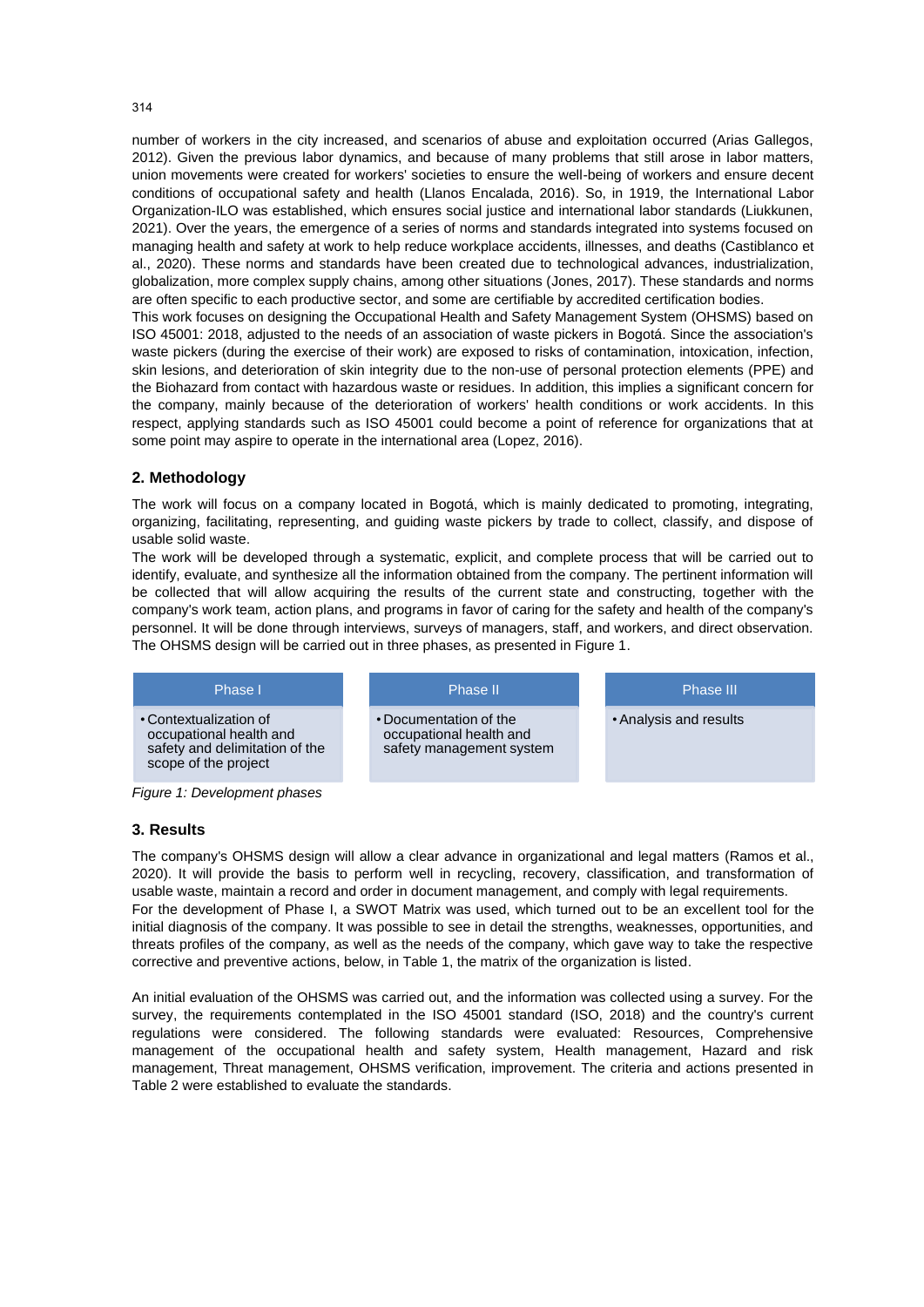# *Table 1: SWOT Matrix*

| Strengths                                                                                                                                                                                                                             | Weaknesses                                                                                                                                                                                                                                                                                                                            | Opportunities                                                                                                                                                                                                       | Threats                                                                                                                                                                                                                                                   |
|---------------------------------------------------------------------------------------------------------------------------------------------------------------------------------------------------------------------------------------|---------------------------------------------------------------------------------------------------------------------------------------------------------------------------------------------------------------------------------------------------------------------------------------------------------------------------------------|---------------------------------------------------------------------------------------------------------------------------------------------------------------------------------------------------------------------|-----------------------------------------------------------------------------------------------------------------------------------------------------------------------------------------------------------------------------------------------------------|
| Provision of collector<br>services:<br>Promotes social<br>$\bullet$<br>development<br>Guides and trains waste<br>$\bullet$<br>pickers by trade<br>Contributes to the care<br>$\bullet$<br>and cleaning of public<br>areas of the city | Hazardous solid waste<br>management:<br>High turnover of recycling staff<br>$\bullet$<br>Generate work-related<br>$\bullet$<br>accidents or occupational<br>diseases due to the level of<br>healthy complexity<br>Low or no investment by<br>$\bullet$<br>private companies because<br>they are small companies<br>Limited usable use | Promote awareness<br>$\bullet$<br>campaigns and<br>environmental care<br>Reduce cross-<br>$\bullet$<br>contamination of<br>organic and inorganic •<br>waste<br>Facilitate the waste<br>$\bullet$<br>sorting process | Waste management deficit: Pollution of natural resources<br>due to ignorance:<br>Oversaturating landfills<br>$\bullet$<br>Increase accidents<br>$\bullet$<br>and/or diseases of<br>people<br>Unleash controversy and<br>discussions in the<br>environment |
| Continuous improvement:<br>Increase team<br>٠                                                                                                                                                                                         | Manual of functions,<br>standardization of processes, and                                                                                                                                                                                                                                                                             | Inclusion of collection<br>points at the regional level: of the mayor's office for                                                                                                                                  | Local collapse and measures                                                                                                                                                                                                                               |
| performance<br>Reduce costs and times •<br>٠<br>in processes<br>Increase effectiveness                                                                                                                                                | management system:<br>There is no clarity in the<br>description and facilitation of<br>the activities of each position .                                                                                                                                                                                                              | Expand the brand in<br>the waste collection<br>process<br>Greater quantity in                                                                                                                                       | COVID-19:<br>Reduce budgets for<br>$\bullet$<br>waste collection and<br>treatment projects                                                                                                                                                                |
| $\bullet$<br>and quality in processes •                                                                                                                                                                                               | Monitoring and control of<br>activities<br>Reduction in quality assurance .<br>٠                                                                                                                                                                                                                                                      | capturing usable<br>waste<br>Higher profit                                                                                                                                                                          | Change the agreements<br>٠<br>established with the<br>state                                                                                                                                                                                               |
|                                                                                                                                                                                                                                       | in service provision                                                                                                                                                                                                                                                                                                                  | percentage                                                                                                                                                                                                          | Reduce operational<br>٠<br>expenses in human                                                                                                                                                                                                              |
| Social integration and Zero<br>Waste programs:<br>Improves order and<br>$\bullet$                                                                                                                                                     | Tight spaces and old technology:<br>It may occur bottlenecks in the for waste collection:<br>$\bullet$<br>different processes                                                                                                                                                                                                         | Legal measures decreed<br>Certify the company<br>$\bullet$                                                                                                                                                          | resources<br>Regulations decreed for the<br>collection and waste<br>management:                                                                                                                                                                           |
| agility in the waste<br>classification and waste<br>management                                                                                                                                                                        | Incur in debts for the<br>$\bullet$<br>improvement of the physical<br>plant                                                                                                                                                                                                                                                           | by ISO 9001<br>Standards<br>Obtain recognition for<br>$\bullet$                                                                                                                                                     | Generate fines and<br>$\bullet$<br>penalties for the<br>company for non-                                                                                                                                                                                  |
| They do their jobs better •<br>$\bullet$<br>by reducing process<br>errors                                                                                                                                                             | Generate penalties for non-<br>compliance with industrial<br>health and safety regulations                                                                                                                                                                                                                                            | environmental care<br>More significant<br>$\bullet$<br>investment by the                                                                                                                                            | compliance<br>Generate misinformation<br>٠<br>in the use and                                                                                                                                                                                              |
| Greater motivation and<br>$\bullet$<br>optimal work<br>environment                                                                                                                                                                    |                                                                                                                                                                                                                                                                                                                                       | state to improve<br>internal processes                                                                                                                                                                              | exploitation of waste<br>Losing collection<br>٠<br>contracts with the state                                                                                                                                                                               |
| Organizational efficiency:                                                                                                                                                                                                            | Techniques in waste collection and Percentage of usable                                                                                                                                                                                                                                                                               |                                                                                                                                                                                                                     | Existence of organic and                                                                                                                                                                                                                                  |
| Improves order and<br>$\bullet$<br>agility in the waste<br>classification and waste<br>management                                                                                                                                     | classification:<br>A high percentage of waste<br>$\bullet$<br>generated delaying processes<br>Design of collection routes to<br>$\bullet$                                                                                                                                                                                             | waste:<br>Collect a more<br>$\bullet$<br>significant number of<br>usable wastes for                                                                                                                                 | hazardous waste:<br>Increase the percentage<br>$\bullet$<br>of $CO2$ and toxic gases<br>$\bullet$<br>Make it challenging to                                                                                                                               |
| They do their jobs better<br>$\bullet$<br>by reducing process                                                                                                                                                                         | optimize times<br>The generation of alliances for •<br>$\bullet$                                                                                                                                                                                                                                                                      | transformation<br>Reduce the amount of                                                                                                                                                                              | classify usable and non-<br>usable waste                                                                                                                                                                                                                  |
| errors<br>Greater motivation and<br>$\bullet$<br>optimal work<br>environment                                                                                                                                                          | collection with industrial<br>companies is needed                                                                                                                                                                                                                                                                                     | material in different<br>environments<br>Greater profitability in<br>waste collection and                                                                                                                           | Generate pollution in the<br>ecosystem                                                                                                                                                                                                                    |
| disposal of usable waste:                                                                                                                                                                                                             | Collection, classification, and Billing and collection of cleaning<br>providers in Bogotá:                                                                                                                                                                                                                                            | recovery<br>Artificial intelligence and<br>automation (streamlined                                                                                                                                                  | Market prices equal to or<br>lower than those offered:                                                                                                                                                                                                    |
| Improves the perception •<br>$\bullet$<br>of operable users<br>regarding logistics                                                                                                                                                    | Delay in payments to waste<br>pickers due to delays in moneysystems):<br>transfers from sanitation and •                                                                                                                                                                                                                              | and industrialized<br>Improve waste sorting                                                                                                                                                                         | To lose<br>$\bullet$<br>Reduce the number of<br>$\bullet$<br>purchases of usable                                                                                                                                                                          |
| Offers guarantees and<br>$\bullet$<br>decent work to waste<br>pickers                                                                                                                                                                 | sewerage providers<br>Resources are limited<br>$\bullet$<br>The payment rates for the<br>٠                                                                                                                                                                                                                                            | processes<br>Reduce time and<br>$\bullet$<br>movement in                                                                                                                                                            | material<br>Delaying payments for<br>$\bullet$<br>public services                                                                                                                                                                                         |
| Generate more<br>$\bullet$<br>employment including all<br>social benefits                                                                                                                                                             | provision<br>of<br>service<br>are<br>meager                                                                                                                                                                                                                                                                                           | separation of<br>materials<br>Optimize<br>shredding<br>$\bullet$                                                                                                                                                    |                                                                                                                                                                                                                                                           |
| Reduces the percentage<br>٠<br>of pollution with waste<br>that can be used                                                                                                                                                            |                                                                                                                                                                                                                                                                                                                                       | and<br>packaging<br>processes                                                                                                                                                                                       |                                                                                                                                                                                                                                                           |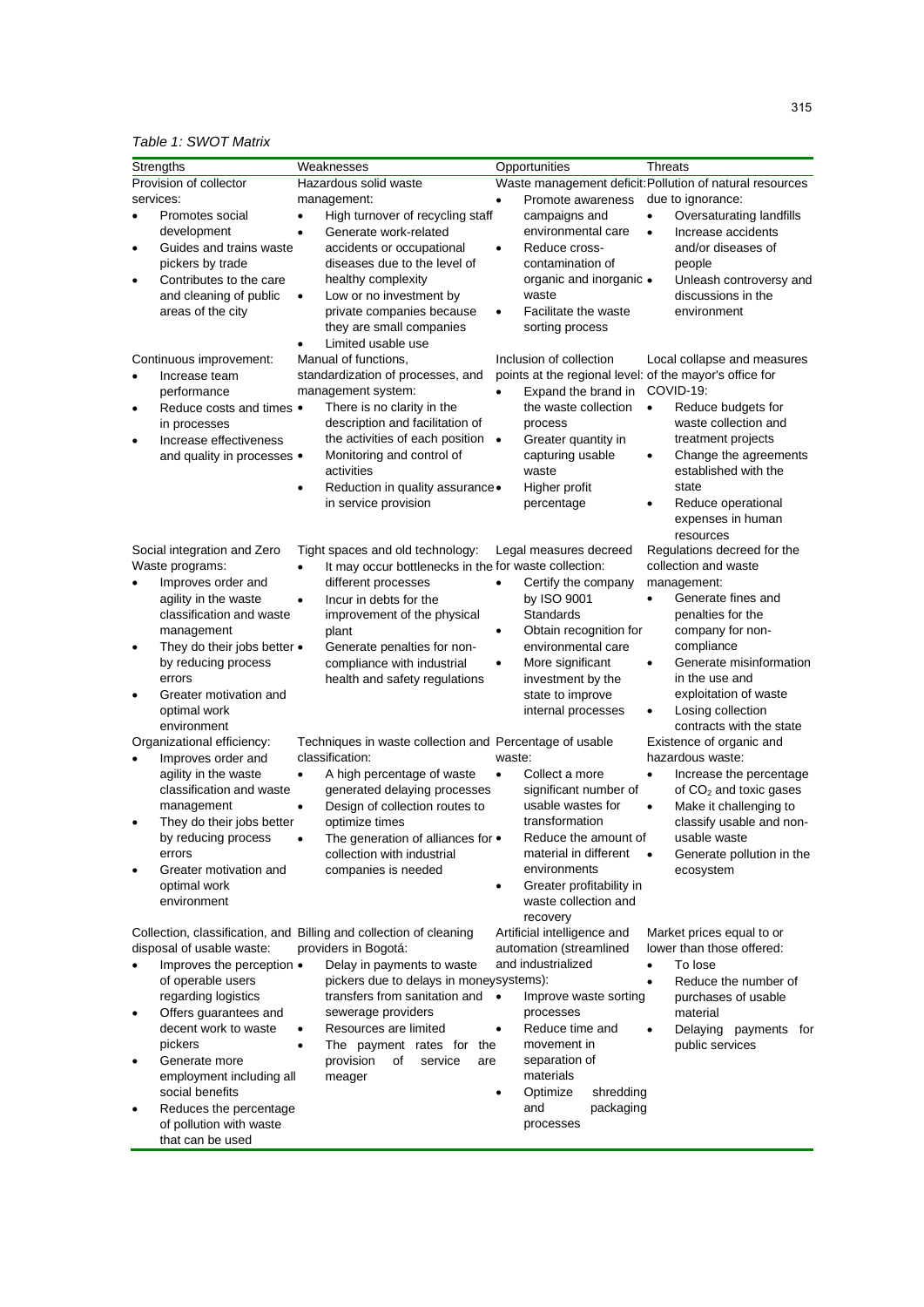*Table 2: Type of Valuation by Standard*

| <b>CRITERIA</b>                                                   | <b>ASSESSMENT</b>                      | <b>ACTION</b>                                                                                                                                                                                                                                                                                                                                                                                                                                                                                                                                                      |
|-------------------------------------------------------------------|----------------------------------------|--------------------------------------------------------------------------------------------------------------------------------------------------------------------------------------------------------------------------------------------------------------------------------------------------------------------------------------------------------------------------------------------------------------------------------------------------------------------------------------------------------------------------------------------------------------------|
| the<br>lf<br>score<br>obtained<br>less<br>is<br>than $60%$        | <b>CRITICAL</b>                        | 1. Carry out and have an Improvement Plan immediately at the<br>disposal of the entity in charge of protecting the country's workers.<br>2. Send to the respective Occupational Risk Administrator to which the<br>employer or contractor is affiliated a progress report within a maximum<br>term of three (3) months after the self-assessment of minimum<br>standards has been carried out.<br>3. Annual monitoring and formal visitation plan to the company with<br>critical evaluation by the entity in charge of the protection of the<br>country's workers |
| lf<br>the<br>score<br>obtained<br>is<br>between 60 and 85<br>$\%$ | <b>MODERATELY</b><br><b>ACCEPTABLE</b> | 1. Carry out and have an Improvement Plan at the disposal of the entity<br>in charge of protecting the country's workers.<br>2. Send a progress report to the Occupational Risk Administrator within<br>a maximum term of six (6) months after the self-assessment of<br>minimum standards has been carried out.<br>3. Formal visitation plan by representatives of the Ministry of Labor                                                                                                                                                                          |
| lf<br>the<br>score<br>obtained is greater<br>than $85%$           | <b>ACCEPTABLE</b>                      | 1. Maintain the qualification and evidence at the entity's disposal in<br>charge of protecting the country's workers and include in the Annual<br>Work Plan the improvements established by the evaluation.                                                                                                                                                                                                                                                                                                                                                        |

In Table 3, the results of the evaluation are presented.

| <b>STANDARD</b>                                                       | Maximum      | Obtained  | <b>PHVA</b> |
|-----------------------------------------------------------------------|--------------|-----------|-------------|
|                                                                       | value $(\%)$ | Value (%) | cycle       |
| Resources                                                             | 10           |           | Plan        |
| Comprehensive management of the occupational health and safety system | 15           |           |             |
| Health management                                                     | 20           | 18        | Do          |
| Hazard and risk management                                            | 30           | 14.5      |             |
| Threat management                                                     | 10           | 0         |             |
| <b>OHSMS</b> verification                                             | 5            | 0         | Check       |
| Improvement                                                           | 10           | 0         | Act         |

It was found that the company has documents that include information such as the medical profiles of the workers, delivery of PPE, sociodemographic description and basic sanitation for the operation, legal matrix, report and investigation of accidents, incidents, and occupational diseases, among others. With this information, the company obtains a 34.5 % compliance percentage of the OHSMS, as contemplated in the ISO 45001 standard and the OHSMS regulations that the country has. It shows that the system's assessment is at a CRITICAL level.

Based on the initial diagnosis, the development of Phase II was established. It was directly related to the documentation that the company is not complying with. It is to avoid sanctions or fines exposure since some documents are related to non-compliance with the standards established for the OHSMS. Table 4 specifies the documents that were defined according to each of the phases of the PDCA cycle.

316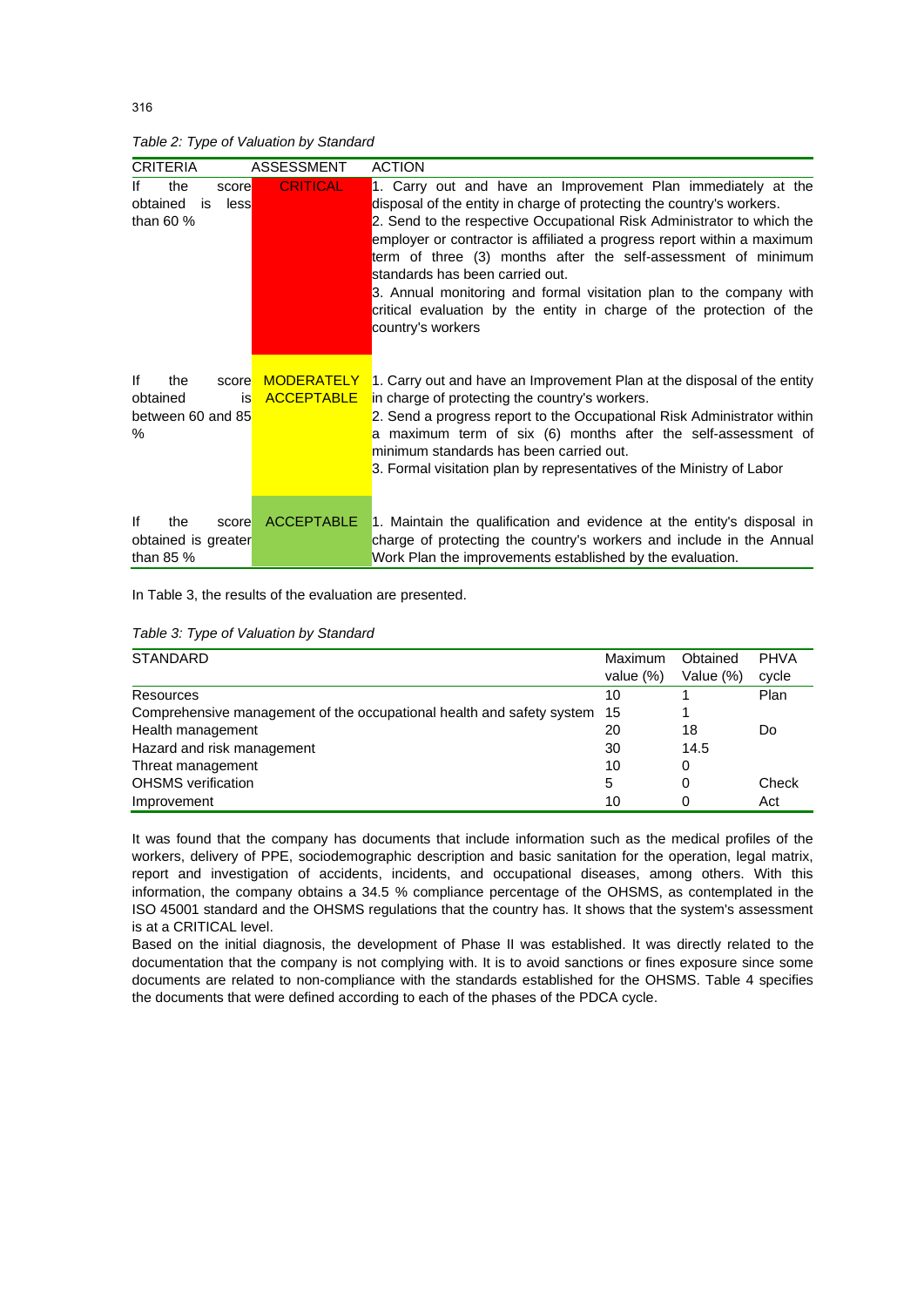*Table 4: Documents required for OHSMS*

| Plan                                                                                                                                                                                                                                                                                                                                                                                                        | Do                                                                                                                                                                                         | Check                                                                  |                                                                      | Act                                                                                          |                                            |
|-------------------------------------------------------------------------------------------------------------------------------------------------------------------------------------------------------------------------------------------------------------------------------------------------------------------------------------------------------------------------------------------------------------|--------------------------------------------------------------------------------------------------------------------------------------------------------------------------------------------|------------------------------------------------------------------------|----------------------------------------------------------------------|----------------------------------------------------------------------------------------------|--------------------------------------------|
| Resources:<br>Responsible OHSMS<br>$\bullet$<br>Responsibilities in the OHSMS<br>$\bullet$<br>Resource allocation<br>$\bullet$<br>Affiliation to Occupational Risks<br>$\bullet$<br>Identification of High Risk Workers<br>$\bullet$<br>Formation of Joint Committee on<br>$\bullet$<br>Occupational Health and Safety-<br><b>JCOHS</b>                                                                     | Health Management<br>at work<br>Report<br>Investigation<br>Occupational<br>Accidents<br><b>Diseases</b><br>Health                                                                          | Check<br>Health conditions.<br>$\bullet$<br>and $\bullet$<br>of<br>and | <b>OHSMS</b> indicators<br>OHSMS audit<br>Review<br>by<br>Management | Monitoring<br>Corrective<br>preventive actions<br>Seniorand<br>of<br>actions<br><b>OHSMS</b> | <b>Matrix</b><br>and<br>improvement<br>the |
| <b>JCOHS</b> training<br>$\bullet$<br>Labor Coexistence Committee<br>$\bullet$<br><b>OHSMS</b> training<br>$\bullet$<br>Induction in OHSMS<br>$\bullet$<br>Comprehensive<br>Management<br>OHSMS:<br><b>OSH Policy</b><br><b>OHSMS Objectives and Goals</b><br>$\bullet$<br><b>Initial Evaluation OHSMS</b><br>$\bullet$<br>Workplan<br>$\bullet$<br><b>Conservation OHSMS</b><br>$\bullet$<br>documentation | Surveillance<br>Mechanisms<br><b>Hazard and Risk</b><br>Management<br>Hazard<br>of∙<br>identification<br>$\bullet$<br><b>Threat Management</b><br>Emergency<br>$\bullet$<br><b>Brigade</b> | <b>Hazard Control</b><br>Emergency plan                                |                                                                      |                                                                                              |                                            |
| Accountability<br>$\bullet$<br>Identification of Legal Requirements<br>$\bullet$<br><b>Communication in OHSMS</b><br>$\bullet$<br>Purchasing Management in OHSMS<br>$\bullet$<br><b>OHSMS Supplier Selection and</b><br>٠<br>Evaluation<br>Change management                                                                                                                                                |                                                                                                                                                                                            |                                                                        |                                                                      |                                                                                              |                                            |

With the documentation created for the management system, a new evaluation is carried out to carry out Phase III; from there, the results of the standards according to the PDCA cycle are presented in table 5.

|              | Maximum value (%) | Obtained value (%) |  |
|--------------|-------------------|--------------------|--|
| <b>PLAN</b>  | 25                | 18.5               |  |
| DO           | 60                | 47                 |  |
| <b>CHECK</b> |                   | 1.25               |  |
| <b>ACT</b>   | 10                | 7.5                |  |

*Table 5: Valuation Results by PDCA Cycle*

Then, as presented in Table 5, with the development and compliance of the Occupational Health and Safety Management System, a management level of 74.25 % would be obtained, which corresponds to a MODERATELY ACCEPTABLE assessment according to the information from Table 2. Consequently, with the suggested design, the company still needs 25.75 % to achieve 100 % compliance in management.

# **4. Conclusions**

According to the initial diagnosis of the organization, it can be concluded that it has the necessary resources for the implementation of the OHSMS. However, they must assign a person to be dedicated to this process. Also, the company must guarantee the continuous improvement of the OHSMS, maintaining the implementation and compliance with the minimum standards established by the ISO 45001 standard and the regulations that the country has contemplated in safety and health at work. Likewise, documentary supports are made for each standard organized in the PDCA cycle, the management system manual, and the final evaluation, which will serve as input to implement the occupational health and safety management system.